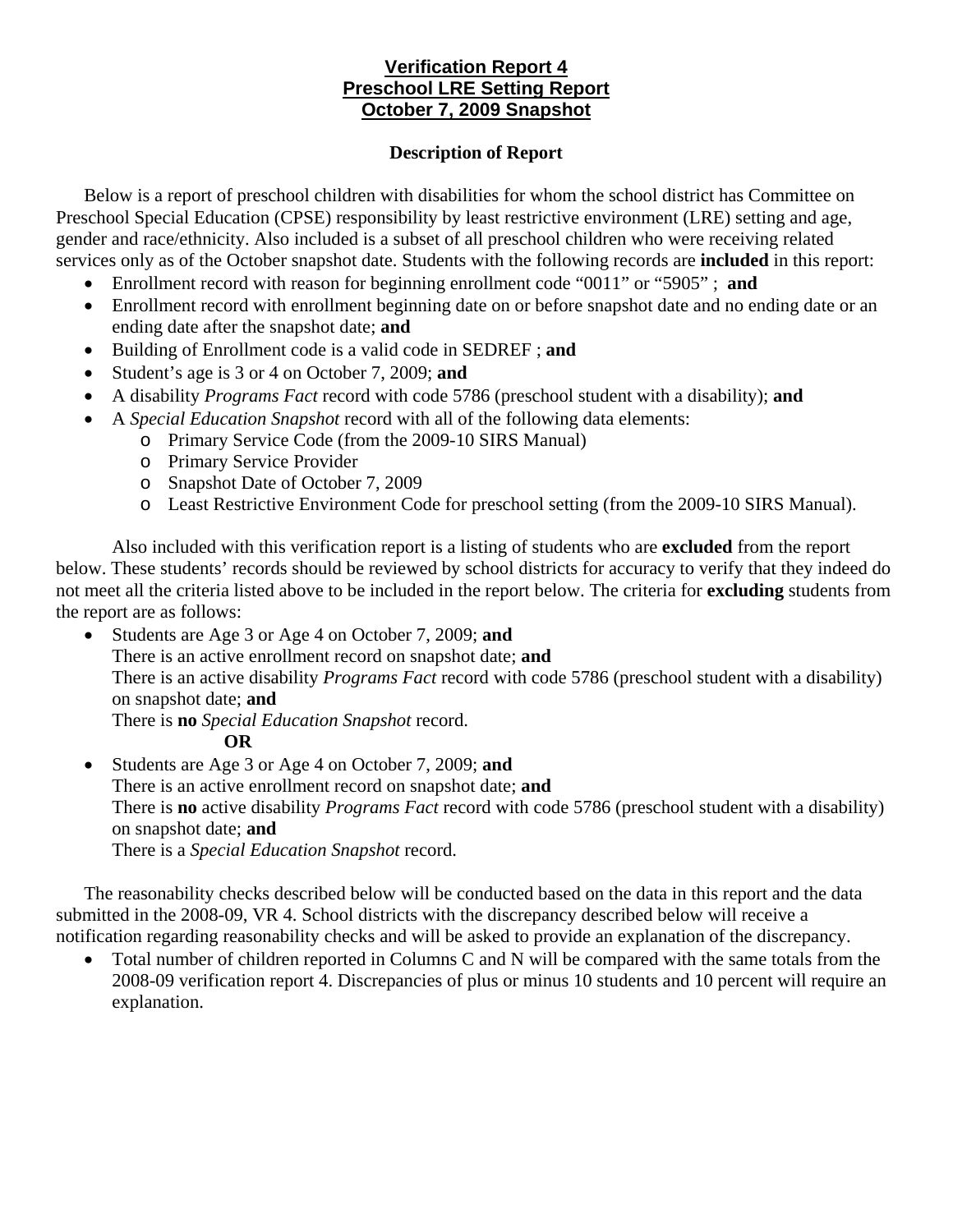## **Verification Report 4 Preschool LRE Setting Report October 7, 2009 Snapshot**

**Directions:** Please review the data below to verify that this report accurately represents the LRE (Codes PS-01---PS-08) for all preschool children with disabilities (aged 3-4) for whom your district has CPSE responsibility and who were receiving special education services on the snapshot date. Also verify that all students' gender and race/ethnicity are accurate. Student's age is as of October 7, 2009. Please verify the number reported below in the Total row of Column N. It represents the subset of preschool children reported as receiving related services only (Primary Service Code = SVC01 in the Special Education Snapshot record). The links below the numbers in each cell provide a list of students that meet the criteria to be included in the report. Also, please review your school district's report of students excluded from this report. **If corrections are needed to this report, please resubmit your district files with the necessary corrections to the Regional Information Center (or the data warehouse for large cities) during the verification time period.**

|                                                                                    |                                                              | $\mathbf{A}$                                                                    | B     | $\mathbf C$ | D                                         | $\bf{E}$                           | F                               | G           | H      |                               |
|------------------------------------------------------------------------------------|--------------------------------------------------------------|---------------------------------------------------------------------------------|-------|-------------|-------------------------------------------|------------------------------------|---------------------------------|-------------|--------|-------------------------------|
| <b>Educational Environment<sup>1</sup></b>                                         |                                                              |                                                                                 | Age 3 | Age 4       | Total # of<br><b>Students</b><br>Ages 3-4 | <b>Total</b><br>(October<br>1,2008 | <b>Reasonability</b><br>Check * | <b>Male</b> | Female | <b>Total</b><br><b>Gender</b> |
| (1.0)<br><b>Students Attending</b><br><b>Regular Early</b><br>Childhood<br>Program |                                                              | (1.1)<br>In the Regular<br>Early Childhood<br>Program at Least<br>80% of Time.  |       |             |                                           |                                    |                                 |             |        |                               |
|                                                                                    |                                                              | (1.2)<br>In the Regular<br>Early Childhood<br>Program 40% to<br>79% of Time     |       |             |                                           |                                    |                                 |             |        |                               |
|                                                                                    |                                                              | (1.3)<br>In the Regular<br>Early Childhood<br>Program Less<br>than 40% of Time. |       |             |                                           |                                    |                                 |             |        |                               |
| (2.0)<br>Students Not<br>Attending<br>a Regular<br>Early<br>Childhood<br>Program   | Attending a<br>Special<br>Education<br>Program               | (2.1)<br>Separate Class                                                         |       |             |                                           |                                    |                                 |             |        |                               |
|                                                                                    |                                                              | (2.2)<br>Separate School                                                        |       |             |                                           |                                    |                                 |             |        |                               |
|                                                                                    |                                                              | (2.3)<br><b>Residential Facility</b>                                            |       |             |                                           |                                    |                                 |             |        |                               |
|                                                                                    | <b>Not</b><br>Attending a<br>Special<br>Education<br>Program | (2.4)<br>Home                                                                   |       |             |                                           |                                    |                                 |             |        |                               |
|                                                                                    |                                                              | (2.5)<br><b>Service Providers</b><br>Location                                   |       |             |                                           |                                    |                                 |             |        |                               |
| $(3.0)$ Total                                                                      |                                                              |                                                                                 |       |             |                                           |                                    |                                 |             |        |                               |

 $\bullet$  Discrepancies of plus or minus 10 students **and** 10 percent between October 7, 2009 and October 1, 2008 data are identified with asterisks in the Reasonability Check column. Each identified discrepancy in the Reasonability Check column will require an explanation after data are certified.